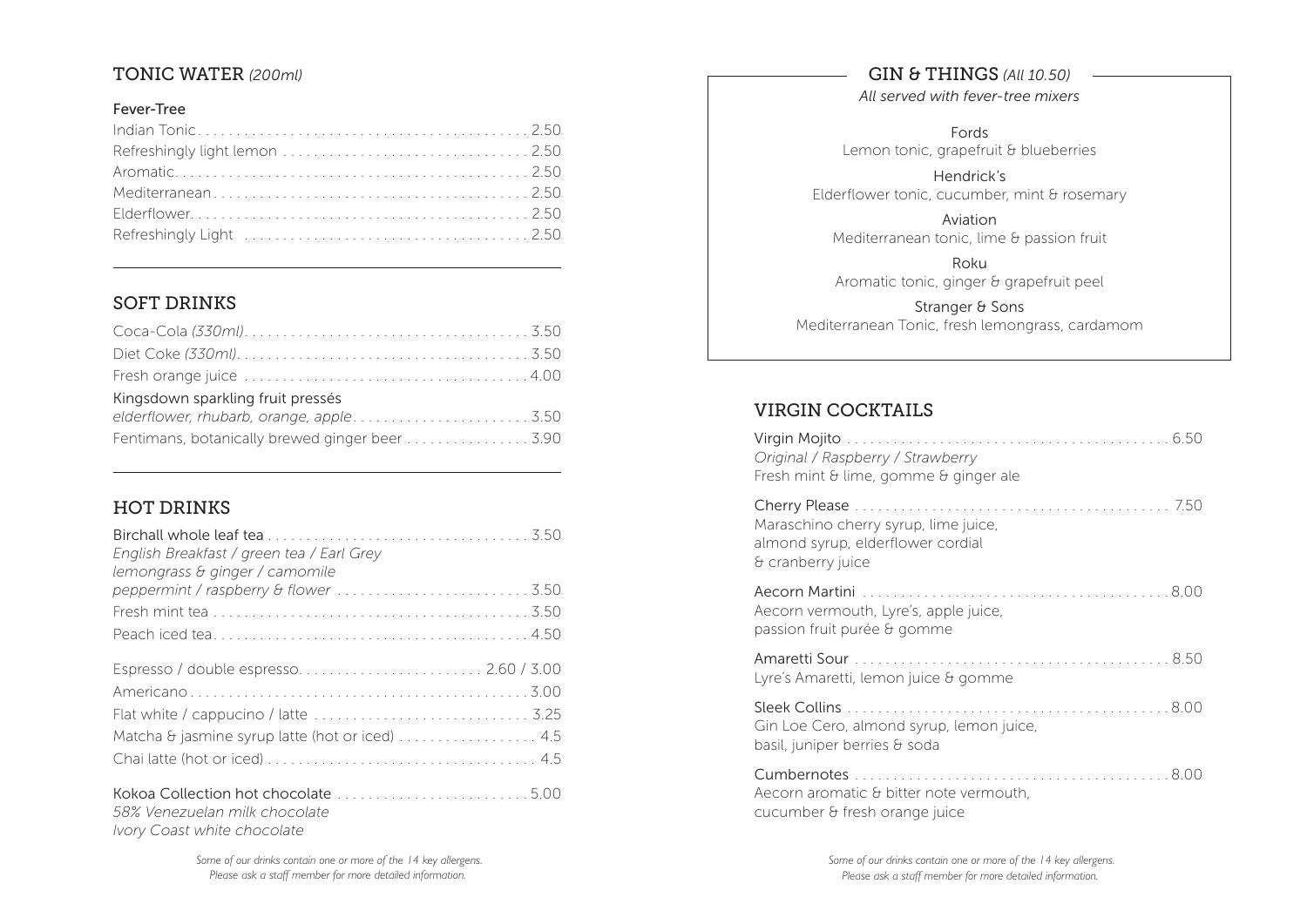### SIGNATURE COCKTAILS

| 10.75<br>New Fashion<br>Monkey Shoulder, Cocoa liqueur,<br>Lumina IPA & chocolate bitters                                                          |
|----------------------------------------------------------------------------------------------------------------------------------------------------|
| 10.75<br>Westbourne Margarita<br>a característica de<br>Cascabel blanco and Cascabel honey tequila,<br>Grand Marnier, agave, galangal & red chilli |
| 10.75<br>Brockmans Negroni<br>Brockmans gin, Luxardo Bitter Bianco & sweet vermouth                                                                |
| Sir Clement<br>10.75<br>Absolut mandarin, Żubrówka, lemon curd,<br>kumquat, orange curaçao & egg white                                             |
| 11 25<br>Hendrick's Lunar gin, Grand Marnier, agave, lime juice,<br>Chateau de Gravieres bordeaux top                                              |
| 65 Porn Star.<br>11 25<br>Reyka vodka, Passoa, passion fruit purée, pineapple<br>& vanilla syrup, served with a shot of prosecco                   |
| .<br>Buy a Guardian<br>11 25<br>Sailor Jerry & Cut spiced rum, Frangelico,<br>pineapple & lime juice, banana syrup                                 |
| West Wild Fox<br>11 25<br>Fords gin & Tanqueray Sevilla, orange juice,<br>apricot liquor, peach jam, grenadine & absinthe                          |
| Banana Roast Old Fashioned<br>11 25<br>Woodford Reserve, banana & hazelnuts syrup,<br>cocoa bitter, banana crisp                                   |
| Irish Twisted.<br>10.50<br>Slane Irish whiskey, amaretto liqueur, coffee, cream                                                                    |

### CLASSIC COCKTAILS

| Cazcabel Blanco Margarita 10.25    |  |
|------------------------------------|--|
|                                    |  |
|                                    |  |
|                                    |  |
|                                    |  |
| Amaretto Sour / Whisky Sour  10.25 |  |
|                                    |  |

#### GIN *(50ml)*

| Slingsby Rhubarb or Gooseberry (40%)  8.50 |
|--------------------------------------------|
|                                            |
|                                            |
|                                            |
|                                            |
|                                            |
|                                            |
|                                            |
|                                            |
|                                            |
|                                            |

## RUM *(50ml)*

 *Some of our drinks contain one or more of the 14 key allergens. Please ask a staff member for more detailed information.*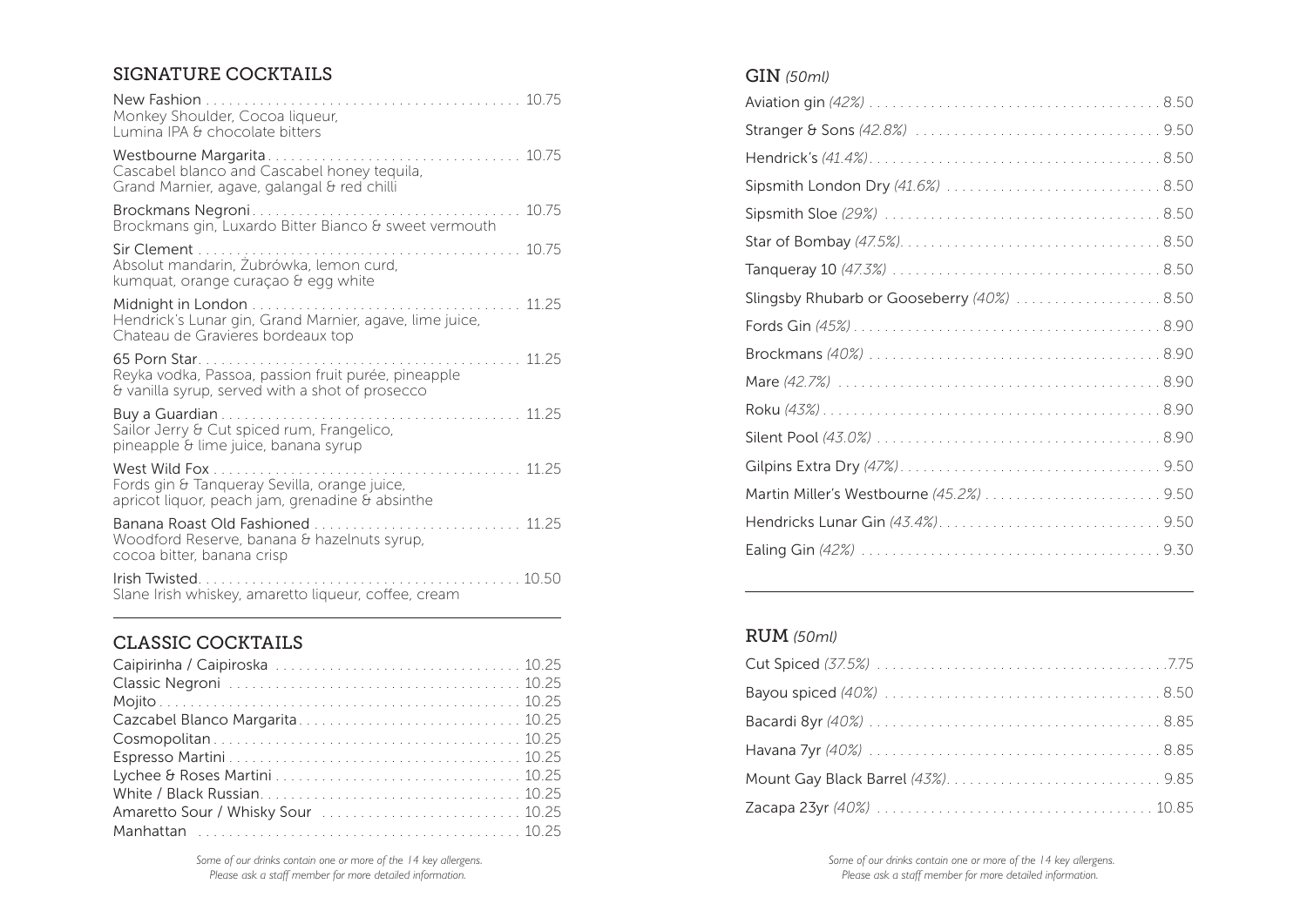### TEQUILA *(25ml)*

| Cazcabel Tequila Blanco (40%)  4.80 |  |
|-------------------------------------|--|
|                                     |  |
|                                     |  |
|                                     |  |
|                                     |  |

## FORTIFIED / DESSERT WINE *(100ml)*

## AFTER DINNER *(50ml)*

#### BAR SNACKS

## BEER & CIDER

|                                      | Pint |
|--------------------------------------|------|
| Pravha by Staropramen $(4.0\%)$ 2.95 | 5.70 |
|                                      | 5.80 |
|                                      | 6.10 |
|                                      | 6.10 |
|                                      | 6.45 |
|                                      | 6.45 |
|                                      | 6.65 |
|                                      | Pint |
| Aspall Orchard Cider (5.5%)2.95      | 5.55 |

### BOTTLED BEER AND ALE

### BOTTLED CIDERS

| Rekorderlig Strawberry-lime / Passionfruit / Wild berries (4%) 5.90 |  |
|---------------------------------------------------------------------|--|

### LOW / ZERO ABV